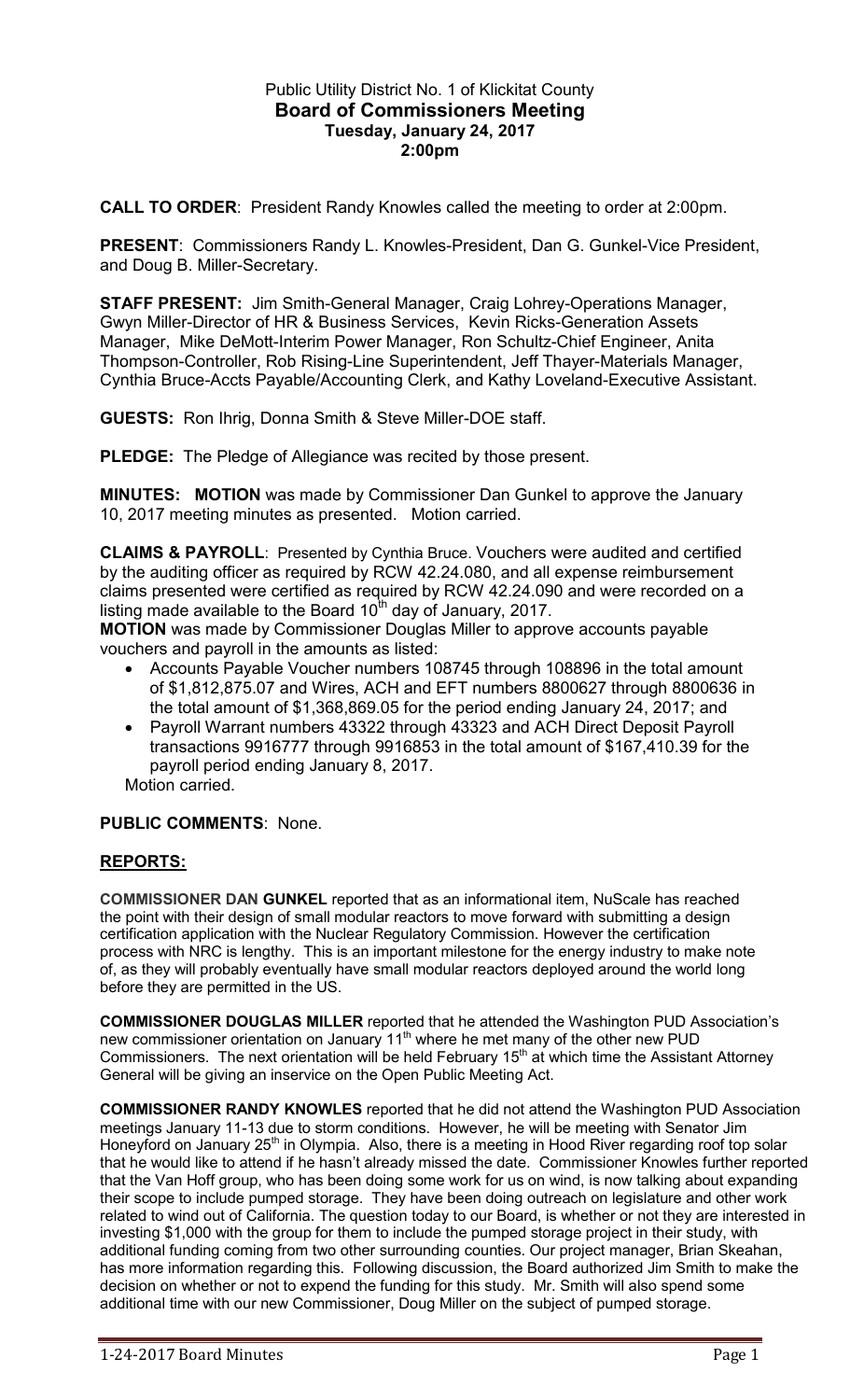#### **GENERAL MANAGER –** The complete report can be found at: [htp://www.klickitatpud.com/topicalMenu/commissioners/GM\\_Reports.aspx](http://www.klickitatpud.com/topicalMenu/commissioners/GM_Reports.aspx)  In addition to the written report, Mr. Smith presented the following information:

- January Ice Storm Governor Jay Inslee has issued a proclamation for a state of emergency for several counties, including Klickitat. Staff will be looking into whether or not we qualify for any cost refunding through FEMA. Commissioner Knowles thanked staff for alerting him of the outages and keeping him up to date. He did receive one call from a customer who was unable to reach the PUD due to busy lines, and asked if staff had looked into some type of message system. Mr. Smith will look into that option again.
- Murdock WWTP Klickitat County is completing a feasibility study to build a wastewater treatment facility in Murdock, and has asked whether or not the PUD would entertain the idea of operating the plant since we already have an agreement with them to operate the Dallesport WWTP. There are two options they are looking at and one of them would involve tying into the west end of the existing County-owned Dallesport wastewater system, and serves approximately 100 customers. Jim asked for a philosophical perspective from the Board members, who noted that the request seems reasonable. Commissioner Miller noted that a second aeration system might be needed, which would make it easier to handle the industrial waste in Dallesport as well. Staff will do some feasibility work with the County and keep the Board informed.
- McNary Hydro Project The Northern Wasco PUD operations staff have invited us to join their Board in recognizing the efforts of the McNary staff and everyone who has supported them through the turbine blade replacement project, which is scheduled for start-up on February 6, 2017. Mr. Smith asked the Board if they were interested in having a joint meeting with their Board in February. The Board members agreed that it was time for another joint meeting; Jim will schedule the meeting on February  $14<sup>th</sup>$  or  $28<sup>th</sup>$ , with February  $28<sup>th</sup>$  as the preferred date as it is several weeks after the planned start-up of the project.
- Broadband Klickitat County Chairman, Jim Sizemore, contacted Mr. Smith for feedback on new legislation regarding broadband services. Mr. Smith provided background information to Mr. Sizemore on KPUD's position and the perspective of PUDs in general. He also stated that KPUD would support PUDs obtaining the authority to provide broadband serves, however it is not something that we are interested in doing at this point.
- H.W. Hill Landfill Gas Plant Kevin Ricks and Mike DeMott gave the Board an update on the potential Renewable Natural Gas project, noting that conversations are ongoing regarding contracts and financing.

**POWER MANAGEMENT** – Mike DeMott presented the 2016 year-end Power Management Department report which included the following slides: Forecasted Load vs. Actual Results, Annual Load Recap for various Substations, 2016 average Daily Load/Temperature, White Creek Total Generation 2010-2016, White Creek 2016 Generation Monthly, 2016 Physical Position Review, December Swap Activity, Current Forward Prices vs. Budget, 2016 Hedging Outcome, 2017 Hedging Month to Month Position which includes the LFG Plant running the full 12 months, KPUD Net Position, Energy Services 2016 Overview, and Energy Rebates Completed by Type. Anita Clever is developing tools to show where we are with funding on the rebate programs on an ongoing basis. The Jim and the Board would like to be kept aware of any large energy conservation related projects coming up. There's some new legislation being proposed this year regarding the conservation related programs that staff will be monitoring closely. The report was accepted as presented.

**OPERATIONS** -- Craig Lohrey presented the December 2016 operations department monthly report. Detailed outage logs were shared with the Board and Craig reviewed the substation reliability statistics for the year, noting that overall the results were good. A report on the Water and Wastewater Department call-outs regarding frozen meters was shared with the Board, as well as the 2016 customer survey results for the Water-WW Department. The December Safety meeting included an in-service on trips, slips and falls.

To date in January, we experienced a major outage on the  $18<sup>th</sup>$  affecting approximately 5,000 customers on the west end of the county starting around 10:45am due to a BPA outage at Bald Mountain. With Ron Schultz interfacing with our crews, Pacific Power and BPA, and with Rob Rising and the line crews we were able to come up with an alternate source of power from PacifiCorp's Condit Line and reroute our distribution system to restore power to customers on the Bingen, White Salmon and Snowden areas by 1:00 and the majority of our customers in Northwestern Lakes, Husum, Trout Lake and Glenwood between 4:00 and 5:00pm. KPUD's website and Facebook page (maintained by Lori Froehlich and Sharon Blodgett) were utilized for communicating outage information to our customers, which has been well received. We reached 1,800 people in doing so. Pretty much every department was involved with answering phones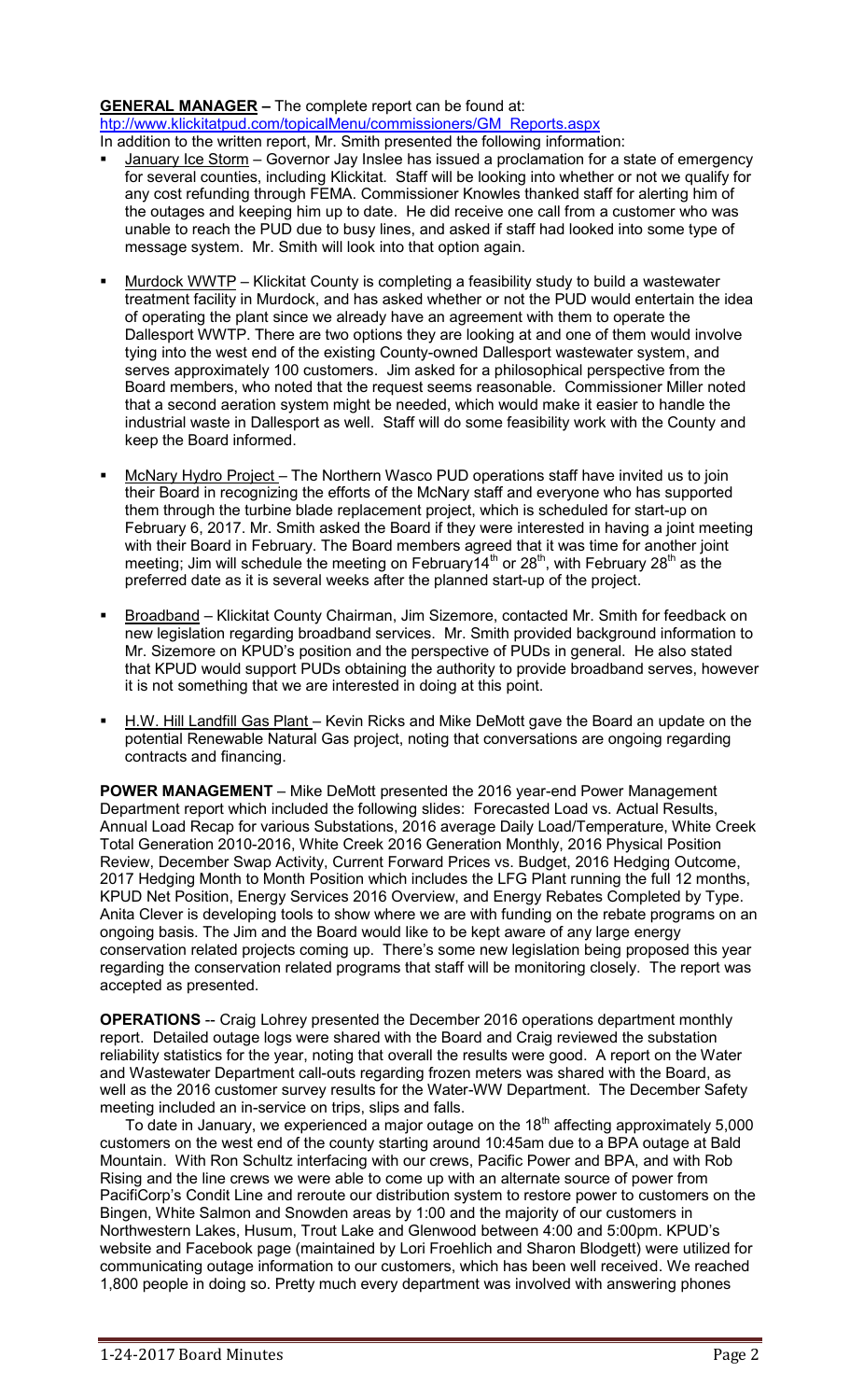and ensuring documentation is in place in the event an emergency is declared and Mr. Smith and the Board expressed their appreciation for everyone's positive attitudes and efforts.

 Skamania County PUD also got hit hard with the storm and they asked for mutual aid to assist in repairing all the damages. We sent a four-man crew with equipment including a backhoe to help get into locations loaded with snow and ice. Rob Rising noted that the crew worked 56 hours in 3 days. Skamania PUD expressed their thanks for our assistance and the good attitude of our crew members.

 Rob Rising gave an update on the vegetation management program for December 2016. The crew has been very productive, even with travel modes being challenging with all the snow. The crews have also been out assessing circuits in the area the last couple of weeks, with 260 miles of line assessed so far. This will give us better tools to work with in planning system upgrades throughout the county. Commissioner Gunkel asked staff to keep the Board up to speed on the progress of inventory and make sure what the timeline is for dealing with inventory. The Board looks forward to seeing the plan.

The reports were accepted as presented.

**ENGINEERING** – Ron Schultz presented the monthly water-wastewater engineering report from Russ Patton. Russ's report included updates on the new water wells for Wishram and Lyle.

 Commissioner Gunkel questioned that in regard to the Wishram well, is there anything affecting the construction schedule? Ron noted that he had met with the landowner and that property purchase agreements are now with our attorney and will hopefully be signed this week. He has also been working with the homeowners' association regarding construction issues for the Wishram well. Title issues have been addressed. Commissioner Knowles inquired about the expected online date for the Wishram well. Ron stated that the current timeline is July, but trying to push it up to June. Commissioner Gunkel reminded staff that the community of Wishram was told that the new well would be up and running before the next fire season.

 Ron then presented the monthly Engineering Department report for December 2016 which included updates on our Meter Shop's completed and upcoming work, Bonneville Power's new fiber installations, Bingen Substation construction, Condit Line Acquisition with PacifiCorp, and wastewater system alarms.

 Mark Garner's customer engineering report was also presented by Ron Schultz, noting that customer work throughout the county is down due to the weather. However the Goldendale engineers are continuing to meet with irrigators on the east side regarding load growth, and the White Salmon engineers are working on jobs in Dallesport and Roberts Road.

The report was accepted as presented.

**HUMAN RESOURCES** – Gwyn Miller presented the fourth quarter 2016 H.R. report. In regard to health and welfare, a 5% increase for health insurance premiums was implemented January 1, 2017 due to an increase in health care costs throughout, including our shared group coverage with other utilities. We reached out to our retirees to provide the information on costs and the rationale behind the increase. The last increase was in 2012. Gwyn noted that she is proud of what we have done to preserve the benefits for our employees and retirees as we do offer better benefits than other plans and she believes it is cost effective for the coverage provided. Gwyn will be researching the health care insurance market for alternatives to our current plan, but is not anticipating finding anything with better coverage or any more cost effective.

 Workers' compensation claims was also reviewed by Gwyn. We are insured through the State and this year they had the highest incidents ever recorded. KPUD had 3 L&I claims for 2016, down from 7 that were recorded in 2015. Our workers' compensation coverage is a cost based plan and our rates are related to the number of incidents. Gwyn would like to educate our employees further regarding incidents and the cost related to it.

 Staffing update – we have 3 employees retiring as of January 31, 2017. As a result, we are currently advertising for a hot apprentice/lineman and accountant/accounting clerk and will be advertising for a lineman shortly.

The report was accepted as presented.

## **AGENDA ITEMS:**

A. 2:00pm - WASTEWATER AWARDS - Craig Lohrey introduced Donna Smith and Steve Miller from the Washington State Department of Ecology who were in attendance to present the Water-Wastewater Department staff with awards for outstanding wastewater treatment plant performances in 2015 for the Lyle, Klickitat and Wishram waste water plants. Donna Smith stated that the purpose of the awards is to recognize operators who have maintained their treatment plants at 100% compliance with the discharge elimination permits. Operators recognized for outstanding service were Brandon Walter-Lead Operator, Tim McMurrin, Greg Watson, Rod Kiser and Noah Halm. Sharon Blodgett was also recognized for her efforts. Klickitat PUD's W-WW Department has received awards for previous years as well – 7 years in a row for Wishram, 8 consecutive years for Klickitat, and 10 consecutive years of perfect performance for Lyle which is very rare. Donna